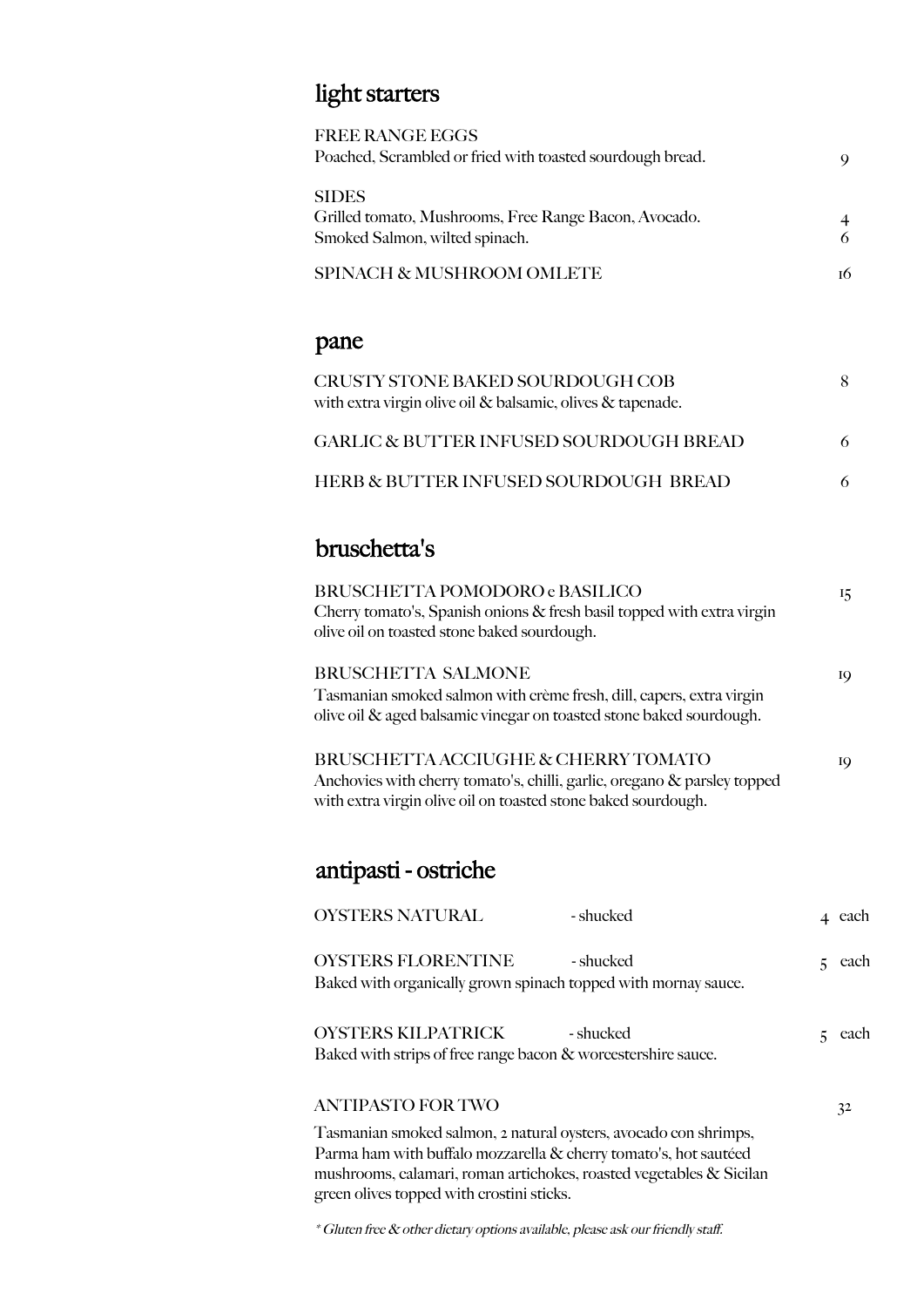#### zuppa

| <b>MINESTRONE</b>                                                                                                                                                                 |  |
|-----------------------------------------------------------------------------------------------------------------------------------------------------------------------------------|--|
| Classic vegetable soup, totally gluten & dairy free, available fresh every<br>day. Served with crusty stone baked sourdough bread or gluten free                                  |  |
| bread.<br>Seasonal chef specials, a variety of different soups available during our<br>colder months. Please ask our friendly staff.                                              |  |
| antipasti - intermezzi                                                                                                                                                            |  |
| EGGPLANT PARMIGIANA<br>Oven baked layers of eggplant filled with mozzarella, basil, tomato &<br>parmesan. Served with a garden salad.                                             |  |
| <b>COZZE NAPOLI</b><br>Local mussels tossed in garlic, tomato, white wine, parsley & chilli,<br>served with crusty stone baked sourdough bread.                                   |  |
| <b>COZZE MARINARA</b><br>Local mussels tossed in white wine, garlic, onion, lemon and parsley,<br>served with crusty stone baked sourdough bread.                                 |  |
| <b>CALAMARI FRITTI</b><br>Salt and pepper calamari shallow fried $\&$ served with home made tartare<br>sauce.                                                                     |  |
| <b>SALMON COLETTA</b><br>Wrapped Tasmanian smoked salmon with a filling of avocado, shrimps $\&$<br>cocktail sauce.                                                               |  |
| <b>GAMBAS &amp; CHAMPIONES AL A JILLO</b><br>Sautéed prawns & mushrooms in extra virgin olive oil, garlic, white wine,<br>lemon, parsley & chilli.                                |  |
| <b>CALAMARI ADRIATICO</b><br>Chargrilled baby calamari, marinated in garlic, black pepper, chilli, garlic,<br>parsley & extra virgin olive oil, served on a bed of mashed potato. |  |
| MEDITERRANEAN FRITTO MISTO                                                                                                                                                        |  |

Sea salt & black pepper king prawns & baby calamari shallow fried, served with home made garlic aioli & fresh lemon.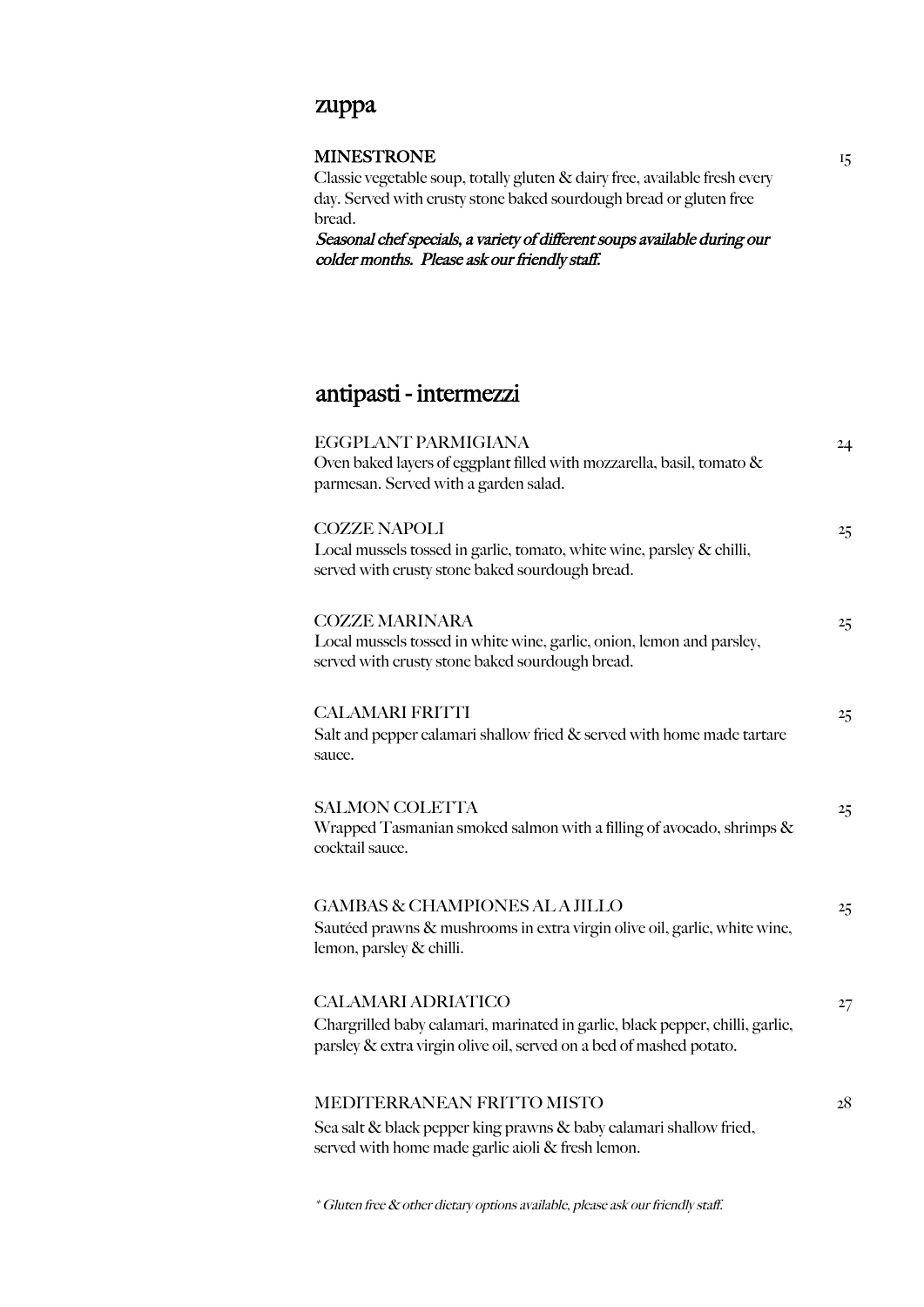## fish & chip special

ROCKLING FILLETS BATTERED or CHARGRILLED With fresh garden salad, chips & homemade tarte sauce.

Complimentary glass of our House RED or WHITE included.

## baguette's, focaccia's & sandwiches

served with home made tomato relish & chips.

| <b>CONTADINA BAGUETTE</b>                                                                                                                                                                          | 16 |
|----------------------------------------------------------------------------------------------------------------------------------------------------------------------------------------------------|----|
| Buffalo mozzarella, Parma ham, marinated roman artichokes, black olive<br>tapenade, provolone cheese topped with fresh rocket, $\&$ extra virgin olive<br>oil on a stone baked sourdough baguette. |    |
| DELI CORDON BLEU BAGUETTE                                                                                                                                                                          | 18 |
| Slow roasted chicken, free range bacon, provolone cheese & honey<br>mayonnaise on a stone baked sourdough baguette.                                                                                |    |
| VITTELLO FIORENTINA BAGUETTE                                                                                                                                                                       | 22 |
| Marinated & chargrilled baby veal with caramelised onions, seeded<br>mustard, cherry tomato's & baby cos on a stone baked sour dough<br>baguette served with tomato relish & chips.                |    |
| BOTTICELLI CLUB SANDWICH                                                                                                                                                                           | 22 |
| Grilled chicken, crispy free range bacon, free range fried egg, cherry<br>tomato, baby cos & home made mayonnaise on sourdough sliced bread,                                                       |    |

#### rissotti

| RISOTTO FUNGHI & ASPARAGI                                                         | Entre - Main<br>$24 - 28$ |
|-----------------------------------------------------------------------------------|---------------------------|
| Fragrant porcini mushrooms, field mushrooms, asparagus, white wine $\&$<br>cream. |                           |
| DUCK & PORCINI RISOTTO                                                            | $26 - 30$                 |

Tender pieces of duck with fragrant porcini mushrooms & herbs in white wine.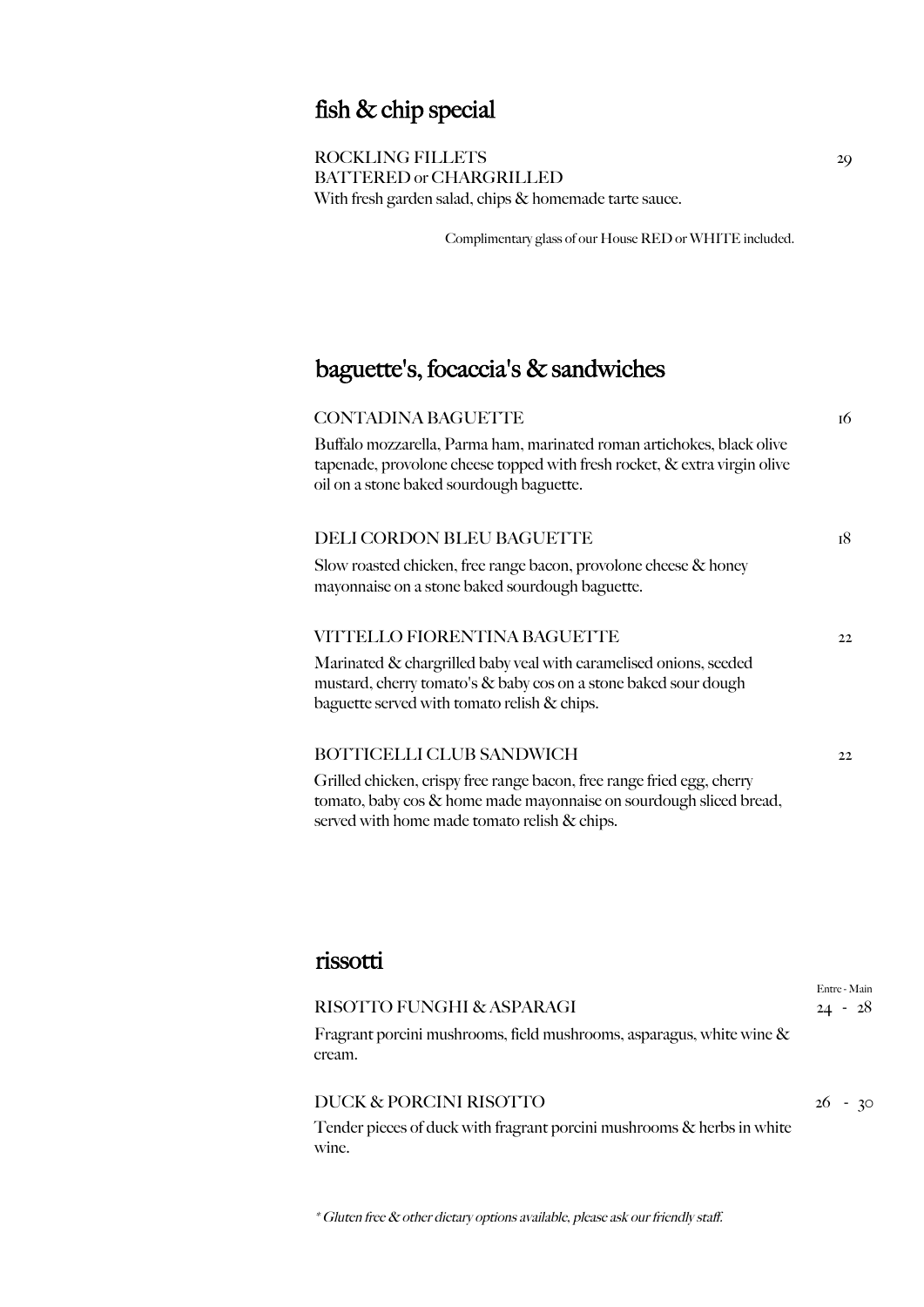## salads

| NEAPOLITAN ROASTED VEGETABLE SALAD<br>Warm oven roasted vegetables of pumpkin, eggplant, zucchini & red<br>peppers sitting on a bed of fresh spinach sprinkled with pinenuts &<br>drizzled with extra virgin olive oil.                                                          | 18 |
|----------------------------------------------------------------------------------------------------------------------------------------------------------------------------------------------------------------------------------------------------------------------------------|----|
| <b>CAESAR</b><br>Baby romaine lettuce topped with crispy free range bacon, croutons,<br>anchovies & shaved parmesan topped with a poached egg & our home<br>made caesar dressing.                                                                                                | 19 |
| <b>SARDINIAN TUNA SALAD</b><br>Premium tuna blended with beans, fresh chilli, capers, spanish onions,<br>extra virgin olive oil, herbs & fresh lemon.                                                                                                                            | 19 |
| <b>BUFFALO CAPRESE SALAD</b><br>Fresh rocket leaves & cherry tomato's, topped with layers of buffalo<br>mozzarella & avocado dressed with extra virgin olive oil & fresh basil.                                                                                                  | 19 |
| <b>ROMAN SALAD</b><br>Buffalo mozzarella, Parma ham, marinated roman artichokes, walnuts &<br>Sicilian green olives on top of a bed of fresh rocket, then drizzled with<br>extra virgin olive oil.                                                                               | 2I |
| <b>GRILLED CHICKEN CAESAR</b><br>Baby romaine lettuce topped with crispy free range bacon, croutons,<br>anchovies, chargrilled chicken breast, a poached egg, shaved parmesan &<br>our home made caesar dressing.                                                                | 23 |
| <b>GRILLED CHICKEN SALAD</b><br>Hot chargrilled chicken breast marinated in extra virgin olive oil, parsley<br>& fresh lemon, sitting on a bed of baby cos dressed with avocado, coarse<br>parmesan & topped with an orange pepper dressing.                                     | 23 |
| <b>INSALATA MARE e MONTI</b><br>Flutes of smoked Tasmanian salmon filled with cream fresh, dill &<br>avocado, on top of a zucchini salad of walnuts served with an aged<br>balsamic glaze.                                                                                       | 24 |
| <b>SMOKED SALMON CAESAR</b><br>Baby romaine lettuce topped with crispy free range bacon, croutons,<br>anchovies, Tasmanian smoked salmon, a poached egg, shaved parmesan<br>& our home made caesar dressing.                                                                     | 25 |
| <b>SICILIAN PRAWN SALAD</b><br>Chargrilled king prawns tossed with fresh chilli, herbs, lemon & white<br>wine & extra virgin olive oil on top of a crispy salad of baby cos & fresh<br>lemon.<br>* Gluten free & other dietary options available, please ask our friendly staff. | 25 |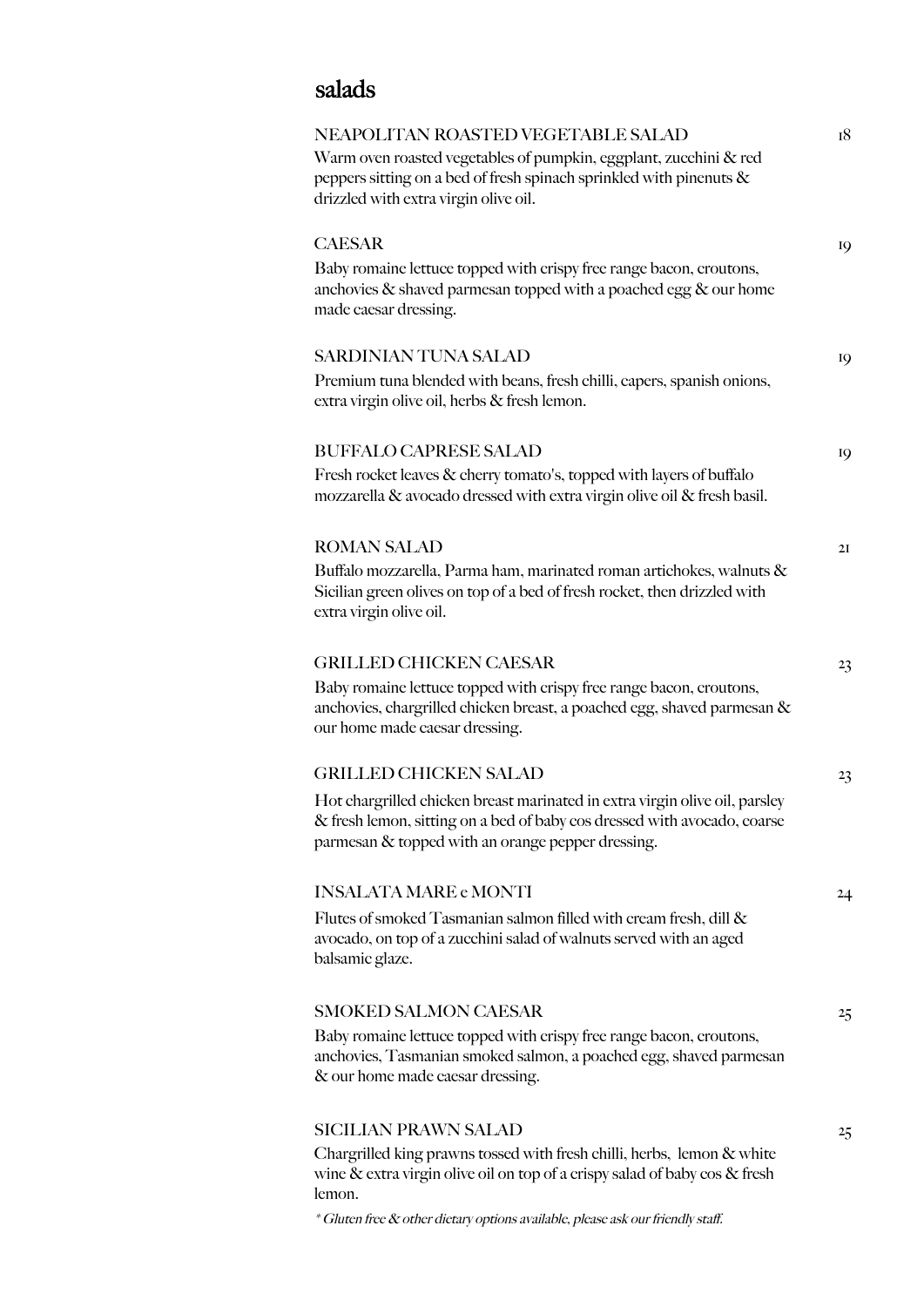## \$25 pasta specials

| Complimentary glass of our House RED or WHITE & garden salad included.                                                                                                                                                                                        |                |
|---------------------------------------------------------------------------------------------------------------------------------------------------------------------------------------------------------------------------------------------------------------|----------------|
| <b>GNOCCHI al PESTO</b><br>Freshly made gnocchi tossed with semi dried tomatoes, pesto and cream.                                                                                                                                                             | 25             |
| <b>GNOCCHI NAPOLI</b><br>Freshly made gnocchi tossed with a classic tomato & fresh basil sauce.                                                                                                                                                               | 2 <sub>5</sub> |
| LINGUINE BOLOGNESE<br>Traditional recipe of beef infused with fresh herbs & tomato.                                                                                                                                                                           | 25             |
| LINGUINE CARBONARA<br>Strips of pancetta, eggs, cream, parmesan and parsley.                                                                                                                                                                                  | 25             |
| <b>LINGUINE PUTTANESCA</b><br>Capers, oregano, olives, garlic, chilli, tomato & anchovies.                                                                                                                                                                    | 25             |
| PENNE VERDURE<br>Tossed in extra virgin olive oil, garlic, pinenuts and vegetables, with<br>shaved parmesan.                                                                                                                                                  | 2 <sub>5</sub> |
| PENNE AMATRICIANA<br>Pasta in a sauce of bacon, tomato, onion, mushrooms and herbs.                                                                                                                                                                           | 2 <sub>5</sub> |
| PENNE ARRABIATA<br>Pasta with tomato, garlic and chilli.                                                                                                                                                                                                      | 2 <sub>5</sub> |
| <b>AGNOLOTTI della NONNA</b><br>House speciality of homemade cheese & spinach filled pasta in a sauce of<br>cream, mushrooms, tomatoes & fresh parmesan cheese.<br>Agnolotti della Nonna is not available as Gluten free, we apologise for any inconvenience. | 25             |

## \$28 pasta special

Complimentary glass of our House RED or WHITE & garden salad included.

| 28 |
|----|
|    |
|    |
| 28 |
|    |
|    |
| 28 |
|    |
|    |
| 28 |
|    |
|    |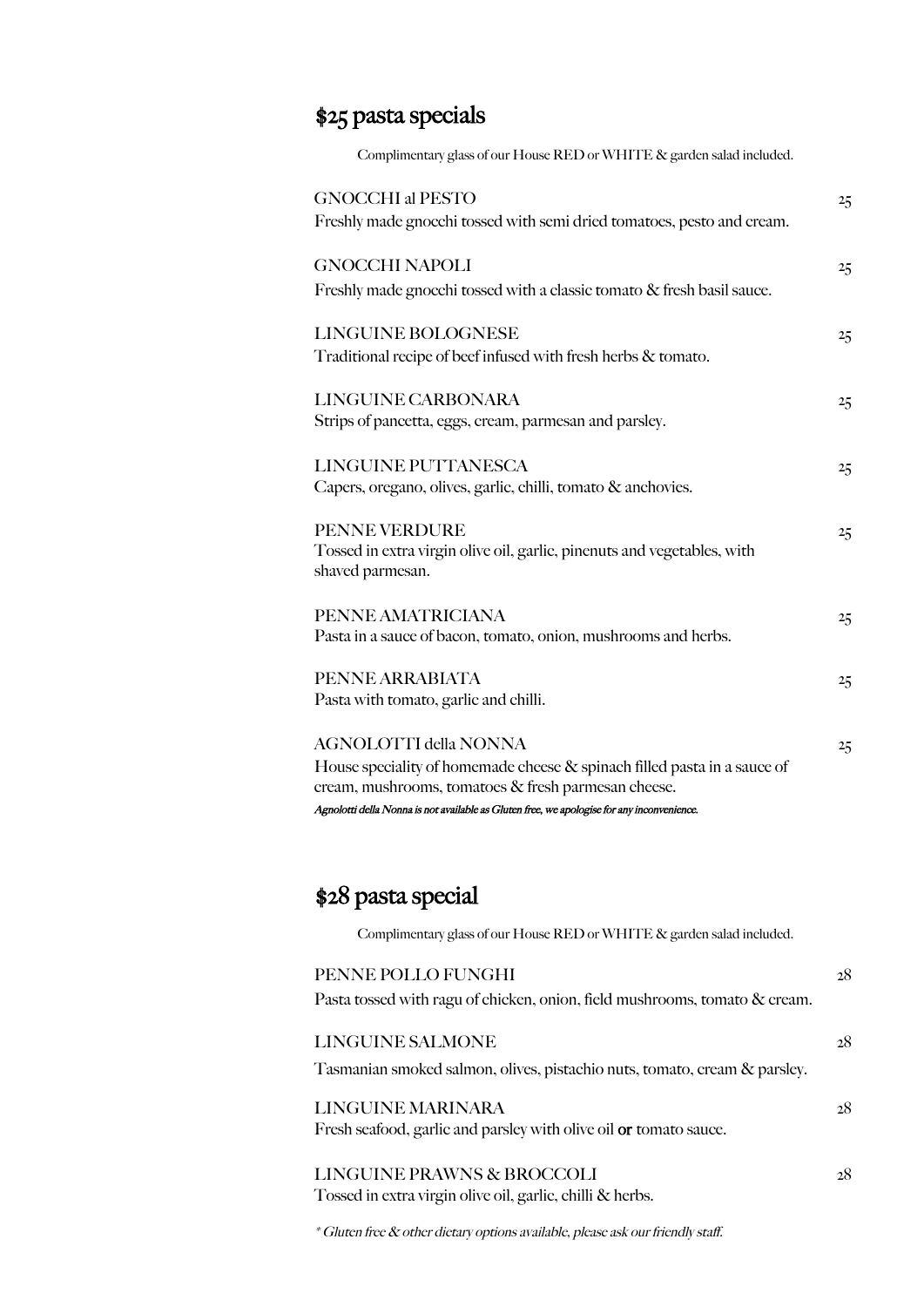# pollame e anatre

| RAVIOLI D'ANATRA                                                                                                                                                                | Entre - Main<br>$26 - 30$ |
|---------------------------------------------------------------------------------------------------------------------------------------------------------------------------------|---------------------------|
| Duck filled ravioli with sage and merlot sauce.                                                                                                                                 |                           |
| POLLO CAPRESE                                                                                                                                                                   | 38                        |
| Chicken supreme with field mushrooms, olives, garlic, chilli and tomato<br>sauce. Course is served with your choice of chips & salad or seasonal<br>greens and potatoes.        |                           |
| POLLO CARDINALE                                                                                                                                                                 | 38                        |
| Chicken supreme in white wine, cream, asparagus $\&$ mushroom sauce.<br>Course is served with your choice of chips & salad or seasonal greens and<br>potatoes.                  |                           |
| <b>ANATRA ARROSTO</b>                                                                                                                                                           | 44                        |
| Roasted half duck with a choice of plum and black cherry or<br>orange and campari sauce. Course is served with your choice of chips &<br>salad or seasonal greens and potatoes. |                           |
| specialita pesce                                                                                                                                                                |                           |
|                                                                                                                                                                                 |                           |
| <b>BRODETTO di MARE</b>                                                                                                                                                         | 34                        |
| Fish & shellfish soup infused with crab stock, served with crusty stone<br>baked sourdough bread.                                                                               |                           |
|                                                                                                                                                                                 | Entre - Main              |
| <b>CAPESANTE GRATINATE</b>                                                                                                                                                      | $18 - 24$                 |
| Baked scallops with mushrooms, dill, mustard & béchamel.                                                                                                                        |                           |

| <b>BAKED AVOCADO PRAWNS</b><br>Prawns and avocado oven baked in a mornay and mustard sauce.         | $18 - 24$ |
|-----------------------------------------------------------------------------------------------------|-----------|
| <b>TIGER PRAWNS CURRY</b><br>Tiger prawns cooked in a mild curry $\&$ served with a rice pilaf.     | $24 - 33$ |
| RISOTTO di MARE<br>Fresh seafood, tossed in garlic, wine & napoli sauce.                            | $26 - 30$ |
| LINGUINE PRAWNS & SCALLOPS<br>Tossed in extra virgin olive oil, garlic, chilli, herbs & white wine. | $26 - 30$ |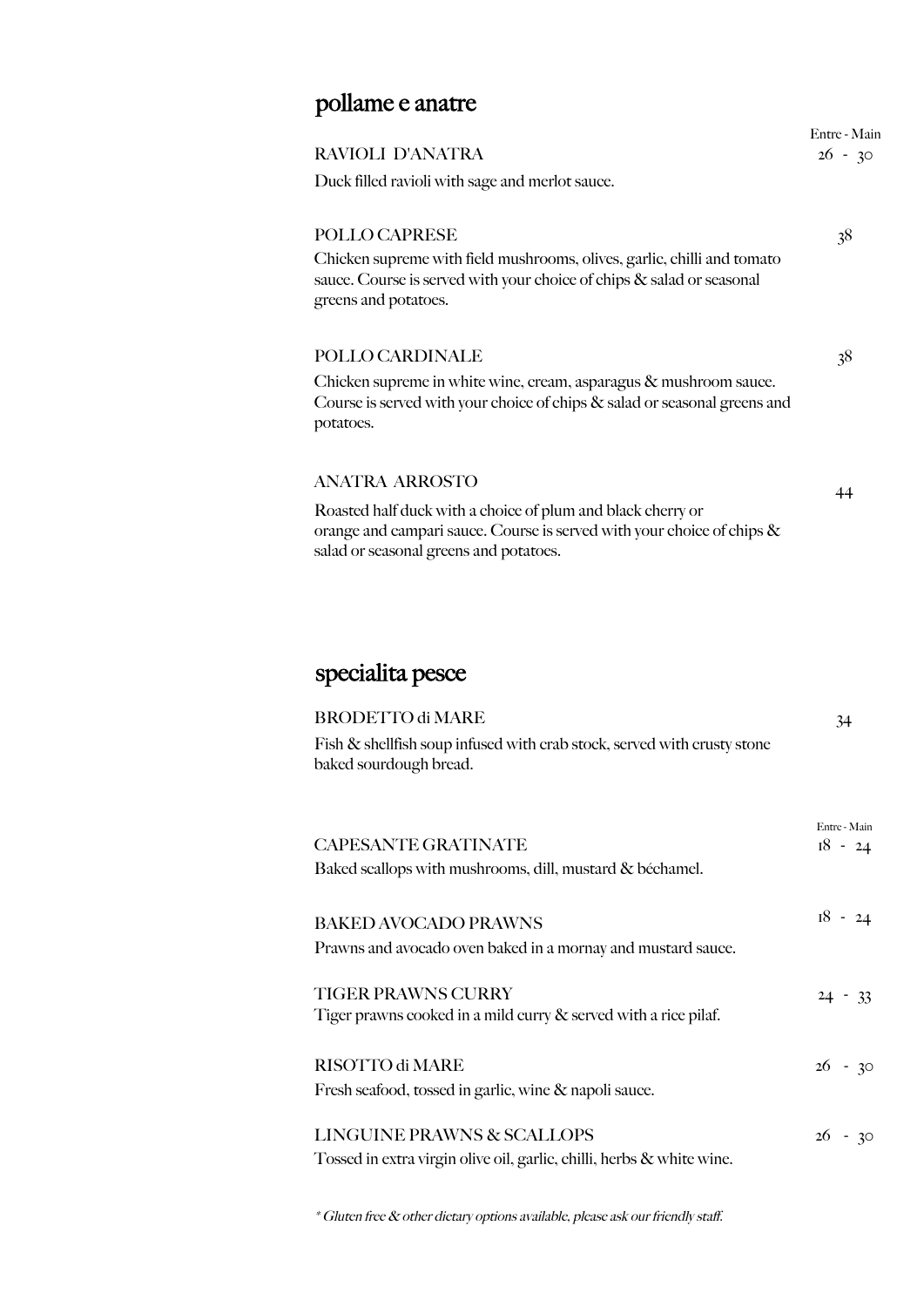## vitello

| PICCATINA LIMONE                                                                                                                                                                    | 4 <sup>I</sup> |
|-------------------------------------------------------------------------------------------------------------------------------------------------------------------------------------|----------------|
| Veal scaloppine in a white wine, lemon and parsley sauce. Course is<br>served with your choice of chips & salad or seasonal greens & potatoes.                                      |                |
| VITELLO PARMIGIANO                                                                                                                                                                  | 41             |
| Veal scaloppine topped with shaved ham & cheddar cheese in wine,<br>tomato and cream sauce. Course is served with your choice of chips $\&$<br>salad or seasonal greens & potatoes. |                |
| <b>VITELLO FUNGHI</b>                                                                                                                                                               | 4 <sup>I</sup> |
| Veal scaloppine with field mushrooms in wine and cream sauce. Course is<br>served with your choice of chips & salad or seasonal greens & potatoes.                                  |                |
| <b>VITELLO MILANESE</b>                                                                                                                                                             | 4I             |
| Veal scaloppine lightly crumbed. Course is served with your choice of<br>chips & salad or seasonal greens & potatoes.                                                               |                |
| manzo                                                                                                                                                                               |                |
| RIB EYE CHARGRILLED 350 grm.                                                                                                                                                        | 4 <sup>2</sup> |
| Beef rib eye steak flame grilled to your liking. Course is served with your<br>choice of chips & salad or seasonal greens and potatoes.                                             |                |
| RIB EYE CHASSEUR 350 grm.                                                                                                                                                           | 44             |
| Beef rib eye steak with field mushrooms, red wine, brandy and herb<br>sauce. Course is served with your choice of chips & salad or seasonal<br>greens and potatoes.                 |                |
| FILETTO MANZO alla GRIGLIA 250 grm.                                                                                                                                                 | 4 <sup>2</sup> |
| Aged beef tenderloin chargrilled to your liking. Course is served with<br>your choice of chips & salad or seasonal greens and potatoes.                                             |                |
| FILETTO FUNGHI 250 grm.                                                                                                                                                             | 44             |
| Aged beef tenderloin with field mushrooms in wine and cream sauce.<br>Course is served with your choice of chips $\&$ salad or seasonal greens and<br>potatoes.                     |                |
| FILETTO MANZO BAROLO or PEPPER SAUCE 250 grm.                                                                                                                                       | 44             |
| Aged beef tenderloin in a Barolo wine sauce or Pepper sauce. Course is<br>served with your choice of chips & salad or seasonal greens and potatoes.                                 |                |
| <b>BEEF STROGANOFF</b>                                                                                                                                                              | 44             |
| Strips of aged tenderloin in a sauce of field mushrooms, demi-glaze, wine,                                                                                                          |                |
| brandy, tomato & cream. Course is served with your choice of chips &<br>salad or seasonal greens, potatoes or mashed potato or rice.                                                |                |
|                                                                                                                                                                                     |                |
| <b>CARRE D'AGNEAU</b><br>Rack of lamb in a red wine jus, macadamia crust on mash potato, served<br>with seasonal green vegetables.                                                  | 44             |
| * Gluten free & other dietary options available, please ask our friendly staff.                                                                                                     |                |
|                                                                                                                                                                                     |                |